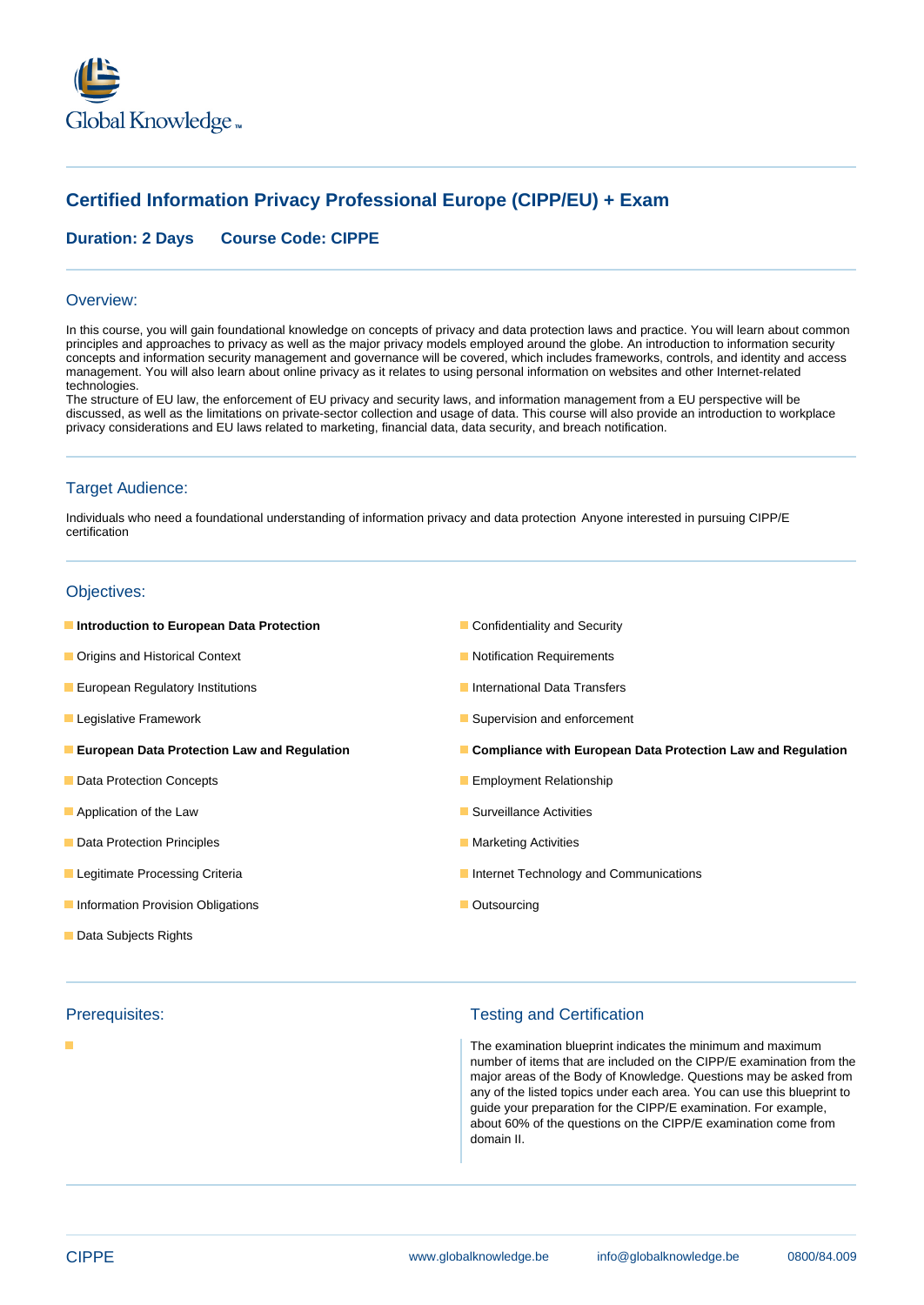## Follow-on-Courses:

CIPM

CIPT

### Content:

I. Introduction to European Data Protection | - Data Protection Principles | Supervision and enforcement

- Origins and Historical Context **Purpose limitation** Purpose limitation **Purpose Instance 29 Working Party**
- **Rationale for data protection Data quality** Development Supervisor (EDPS)
- **Human rights laws**
- 
- **The need for a harmonised European line Protection Law and Regulation Law and Regulation** approach is a consent line of the consent line of the consent line of the consent
- The Treaty of Lisbon Contractual necessity
- European Regulatory Institutions and interest
- 
- European Court of Human Rights Storage of personnel records Storage of personnel records
- 
- **European Commission** line European Commission line EU Works councils
- 
- **Exercise European Court of Justice Privacy notices**
- Legislative Framework
- The Council of Europe Convention for the line Closed-circuit television (CCTV) Protection of Individuals with Regard to the Subject access States Biometric authentication Automatic Processing of Personal Data of **Rectification, erasure or blocking of data** Location-based services (LBS) 1981 (The CoE Convention) Right to object
- The EU Data Protection Directive (95/46/EC) |■ Automated individual decisions Marketing Activities
- $\blacksquare$  The EU Directive on Privacy and Electronic Communications (2002/58/EC) – as  $\overline{\phantom{a}}$  - Confidentiality and Security  $\overline{\phantom{a}}$  Telemarketing amended **and a metallicity of the Contract of Contract of Contract of Contract of Contract of Contract of Contract of Contract of Contract of Contract of Contract of Contract of Contract of Contract of Contract of Contract**
- (2006/24/EC) measures
- **National data protection laws across Europe Breach notification Internet Technology and Communications**

II. European Data Protection Law and Cloud computing Cloud computing Cloud computing Regulation **Regulation** - Notification Requirements **Notification Requirements** 

- 
- **Personal data** Outsourcing Outsourcing Outsourcing Outsourcing Outsourcing Outsourcing Outsourcing
- 
- 
- 
- 
- Data subject Safe Harbor
- Application of the Law Binding Corporate Rules (BCRs)
- **Establishment in the EU**
- Non-establishment in the EU
- 
- 
- 
- 
- 

line line line

- 
- 
- 
- Legal obligation, vital interests and public | Employment Relationship
- 
- Council of Europe Special categories of processing and data
- **European Parliament 1996** Information Provision Obligations **Workplace monitoring**
- European Council **Transparency principle** Transparency principle **Transparency Principle** Whistleblowing systems
	-
	-
	- Data Subjects Rights **Communications** Communications
	-
	-
	-
	-
	-
- The EU Data Retention Directive <br>
Appropriate technical and organisational Online behavioural targeting
	-
	- **Engaging processors**
	-
	-
	-
	- $\blacksquare$  National registers
- Sensitive personal data and international Data Transfers
- **Controller** Controller **Rationale for prohibition Controller Contract Contract Contract EXECUTE:** Contract **CONTRACT**
- **Processor** Safe jurisdictions **Containers** Offshoring **Containers** Offshoring **Containers** Offshoring **Containers** 
	-
	- **Model contracts**
	- **Derogations**
- 
- Fairness and lawfulness Supervisory authorities and their powers
	-
- **Exercise Proportionality** Role of the European Data Protection

**Early laws and regulations According the Legitimate Processing Criteria** III. Compliance with European Data

- 
- **Legitimate interests** Legal basis for processing of employee
	-
	-
	-
	-
- Layered notices and Surveillance Activities
	-
	-
	-
	-
	-
	-
	-
	-
	-
	-
	-
	- $\blacksquare$  Internet Protocol (IP) addresses
- Contents of notification Search engine marketing (SEM)
- Data Protection Concepts Prior checking Prior checking Social networking services
	-
- **Processing line is a contract of the Data protection obligations in an except of the Data protection obligations in an except of the Data protection obligations in an except of the Data protection obligations in an except** 
	-